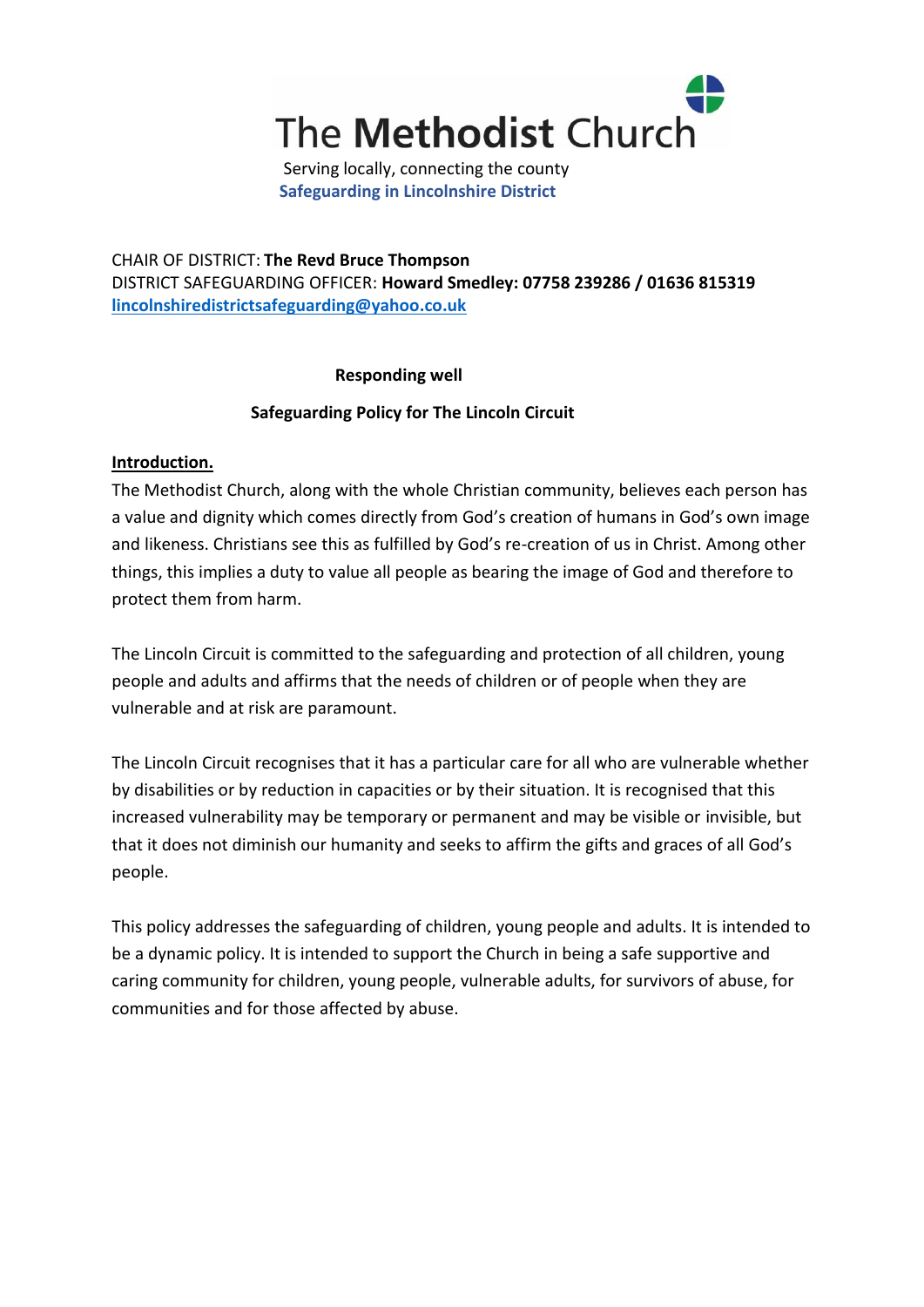The Lincoln Circuit fully agrees with the Connexional statement reiterated in *Creating Safer Space* 2007:

*As the people of the Methodist Church we are concerned with the wholeness of each individual within God's purpose for everyone. We seek to safeguard all members of the church community of all ages.*

The Lincoln Circuit recognises the serious issue of the abuse of children and adults who are vulnerable and recognises that this may take the form of physical, emotional, sexual, financial, spiritual, institutional abuse or neglect, abuse using social media or human trafficking. It acknowledges the effects these may have on people and their development, including spiritual and religious development*.* It accepts its responsibility for ensuring that all people are safe in its care and that their dignity and right to be heard is maintained. It accepts its responsibility to support, listen to and work for healing with survivors, offenders, communities and those who care about them. It takes seriously the issues of promotion of welfare so that each of us can reach our full potential in God's grace.

The Lincoln Circuit commits itself to respond without delay to any allegation or cause for concern that a child or adult may have been harmed, whether in the Church or in another context. It commits itself to challenge the abuse of power of anyone in a position of trust. It commits itself to providing informed pastoral care to those in need, including the supervision of those who have committed criminal offences.

The Lincoln Circuit commits itself to ensuring the implementation of Connexional Safeguarding Policy 2017, District Safeguarding Polices 2017, District Safer Recruitment Policy 2017 and safe practice in the circuit and in the local churches.

The Lincoln Circuit commits itself to the provision of support, advice and training for lay and ordained people that will ensure people are clear and confident about their roles and responsibilities in safeguarding and promoting the welfare of children and adults who may be vulnerable.

## **Purpose**

The purpose of this safeguarding policy is to ensure procedures are in place and people are clear about roles and responsibilities for children and adults in our care and using our premises. It is to be read in conjunction with the **Safeguarding Policy, Procedures and Guidance for the Methodist Church (2017).**

The Lincoln Circuit appoints **Julia Smith, Alan Measures and Allison Hirst** as Circuit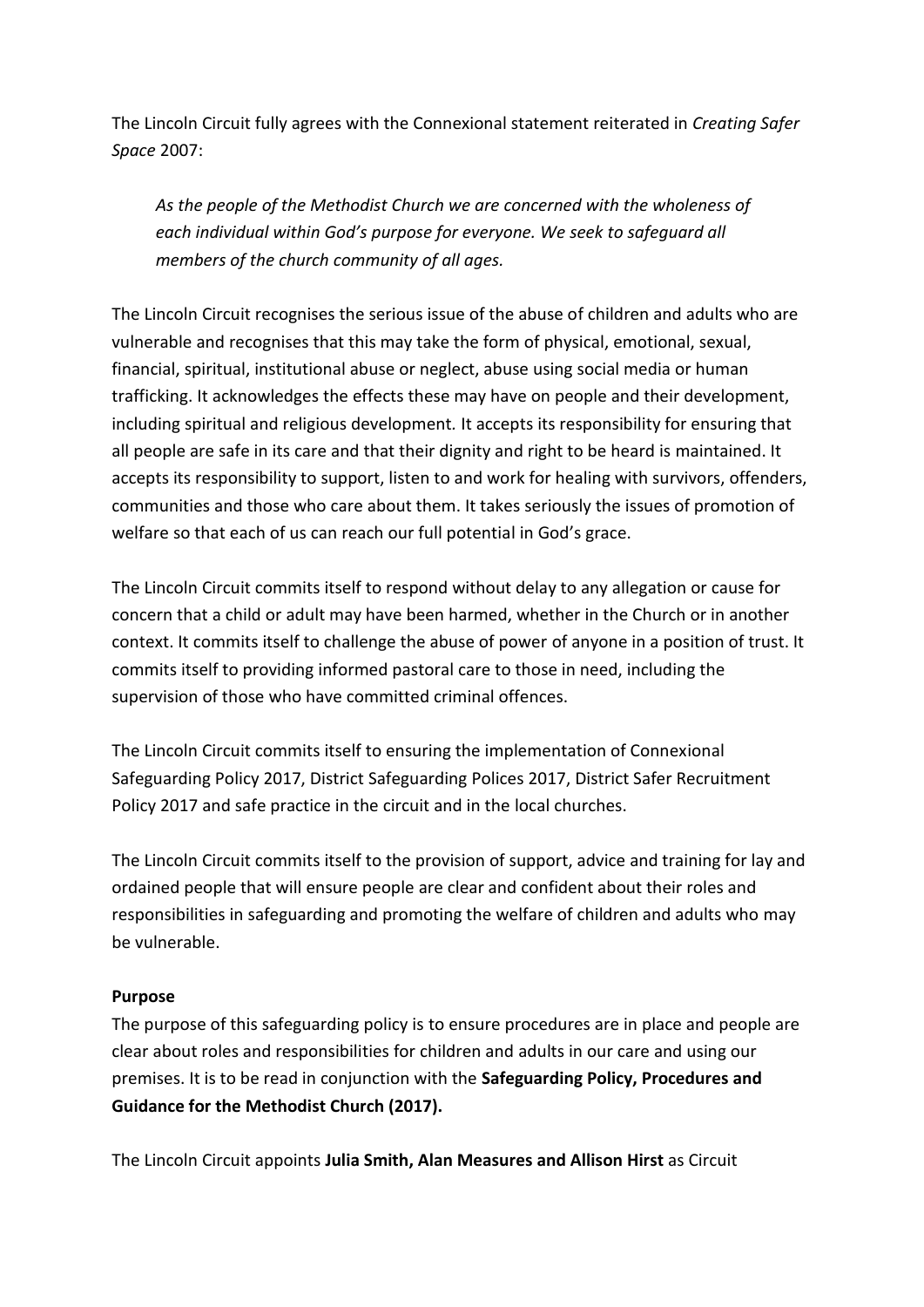Safeguarding Officers and supports them in their role.

## **Roles and responsibilities**

## *Superintendent*

- 1. Ensure all churches have appropriate and up-to-date safeguarding policies in place.
- 2. Support the Church and Circuit Safeguarding Officers in exercising responsibility for the implementation of safeguarding policy and practice.
- 3. Ensure the provision of pastoral support for those involved in issues of abuse and in management of sex offenders.
- 4. Ensure training opportunities are in place for all workers with children and adults, for staff of the Circuit and for members of the local churches in the circuit.
- 5. Ensure the Circuit has at least one Circuit Safeguarding Officer.
- 6. Ensure the Circuit Meeting reviews this policy annually.

## *Circuit Stewards*

Ensure agreed safeguarding procedures are in place for Circuit.

# *Circuit Safeguarding Officer*

- receive safeguarding information as it comes via DSG and other sources and take action as advised;
- give advice / support on safeguarding across the circuit and especially to Ministers/Superintendents, advise on wider issues involving children and adults and promote safeguarding generally in the circuit through relevant meetings and appropriate settings;
- be a point of reference to give advice on safeguarding policies and procedures;
- represent the voice / needs of the child / adult in the life of the church to take a role in offering advice in situations where additional considerations about children etc. need to be given e.g. risk assessments, renovation of buildings, future planning for services and activities;
- report back to the DSG any feedback that may be relevant and helpful bringing to the DSG themes and issues that need consideration and may need attention on a wider level, or may affect changes needed to policy and practice;
- attend the District safeguarding meetings to ensure being up to date with relevant safeguarding information and developments;
- be a part of any Safeguarding contract in place within the Circuit to support an offender or someone who poses a risk;
- work with the DSO on all safeguarding matters as appropriate;
- work with the Circuit administrator in maintaining and developing safeguarding information systems for the retention of key information e.g. DBS. Training etc.
- assist in the implementation of relevant safeguarding training across the circuits;